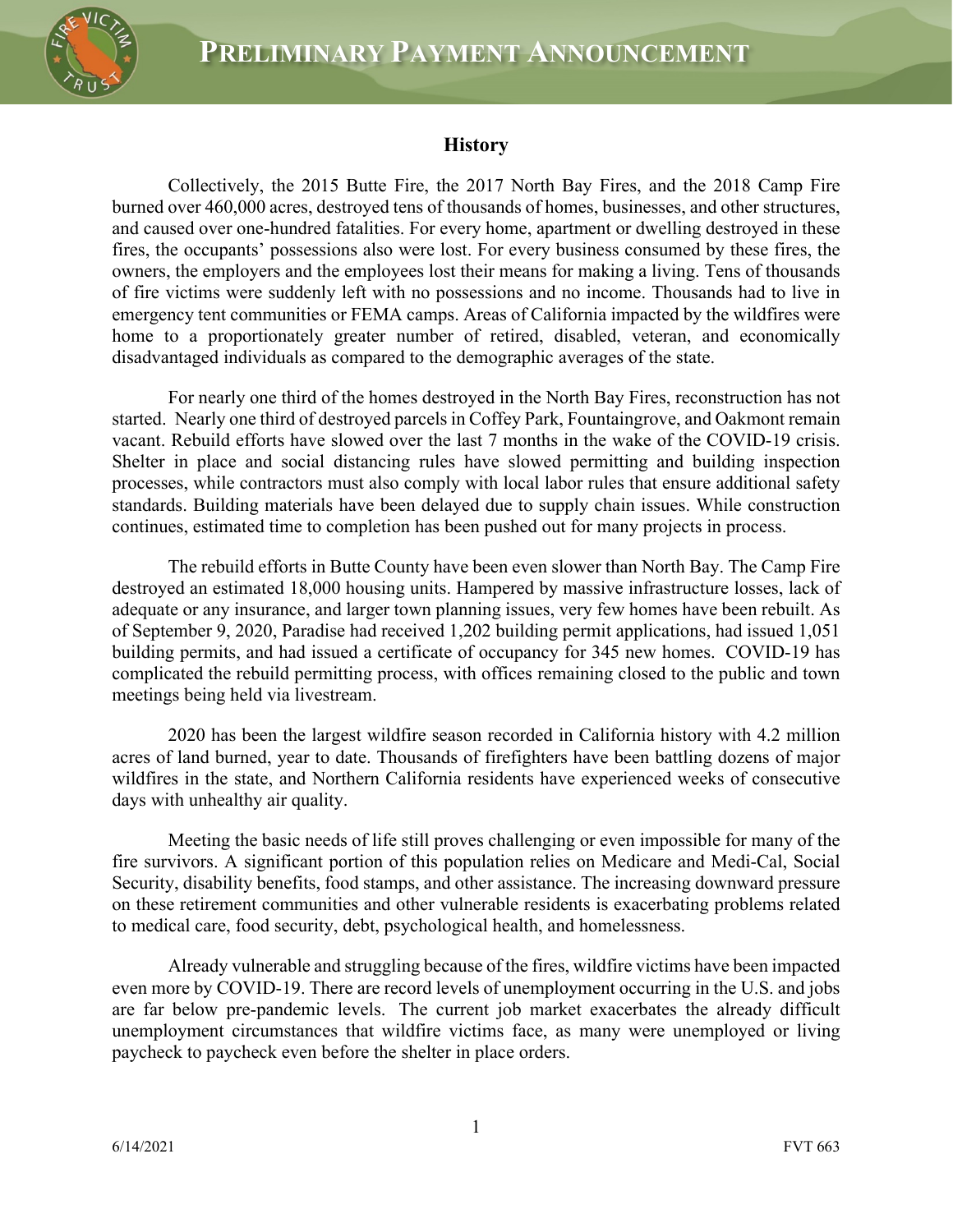

With the spread of the virus stopping normal ways of life, fire victims' progress towards rebuilding their lives has come to a halt. Home rebuilds have stopped or slowed because of the virus' impact on the supply chain and construction nationwide. In-person interactions have ceased, leaving people to deal with issues online and over the phone. COVID-19 has impacted access to healthcare as many had necessary surgery or treatment delayed or chose to not seek treatment out of fear of the virus itself. COVID-19 has isolated recovering communities and individuals, further straining the emotion and mental tenacity of those trying to rebuild their lives and their homes.

As Trustee, I have the ability and duty to act in such a crisis and, therefore, have approved the following Preliminary Payment Protocols.

## **Preliminary Payment Protocols**

By November 23, 2020, the FVT will begin issuing Preliminary Payments of up to \$25,000 to Fire Victims who have submitted Claims and satisfied other eligibility criteria.

- **1. Qualifying Submissions.** To be considered for a Preliminary Payment, Claimants must have signed under penalty of perjury and submitted a Claims Questionnaire.
	- (a) The Claims Questionnaire does not have to be completed in full, however;
	- (b) The Claims Questionnaire should contain as much information about applicable real and personal property, personal injury, wrongful death and other claimed damages as is currently available.
- **2. Eligibility Determination.** The Claims Administrator, in coordination with the Claims Processor and other Trust Professionals, will review all Qualifying Submissions to determine whether the contents are eligible and compensable. In reliance on this information, the Claims Administrator will estimate the probable final claim value of the submitted Claim(s), analyzing information including but not limited to:
	- (a) The contents of the Claims Questionnaire and all supporting documents.
	- (b) Publicly available real estate, construction cost, personal property replacement cost data.
	- (c) Offsets for fire and casualty insurance policy limits, FEMA payments, and Wildfire Assistance Program payments.
- **3. Award Amount.** After the Claims Administrator and Trust professionals complete their review confirming compliance with eligibility requirements, the Trustee may authorize a Preliminary Payment of up to \$25,000. The precise Preliminary Payment award amount will be determined on a case-by-case basis.
	- (a) The FVT will issue a Notice of Preliminary Payment informing the Claimant, or his or her lawyer, if represented, of the Preliminary Payment amount. This notice will be informational-only, advising of the forthcoming payment. The determination is not appealable.